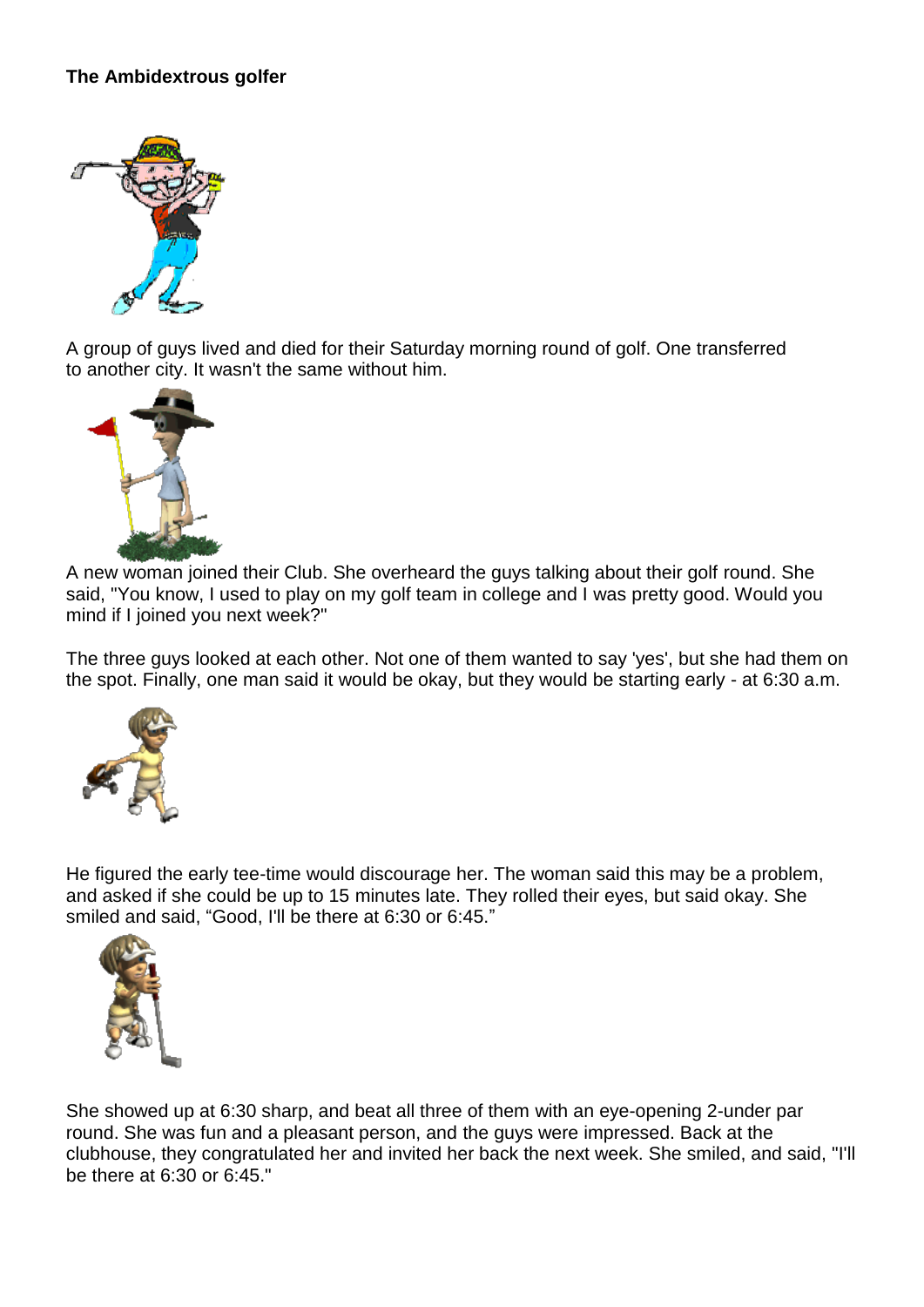

The next week she again showed up at 6:30 sharp. Only this time, she played left-handed. The three guys were incredulous as she still beat them with an even par round, despite playing with her off-hand. They were totally amazed.



They couldn't figure her out. She was again very pleasant and didn't seem to be purposely showing them up. They invited her back again, but each man harbored a burning desire to beat her.



The third week, the guys had their game faces on. But this time, she was 15 minutes late, which made the guys irritable. This week the lady played right-handed, and narrowly beat all three of them.



The men mused that her late arrival was due to petty gamesmanship on her part. However, she was so gracious and so complimentary of their strong play, they couldn't hold a grudge.

Back in the clubhouse, all three guys were shaking their heads.

This woman was a riddle no one could figure out. They had a couple of beers, and finally, one of the men asked her point blank, "How do you decide if you're going to golf right-handed or left-handed?"